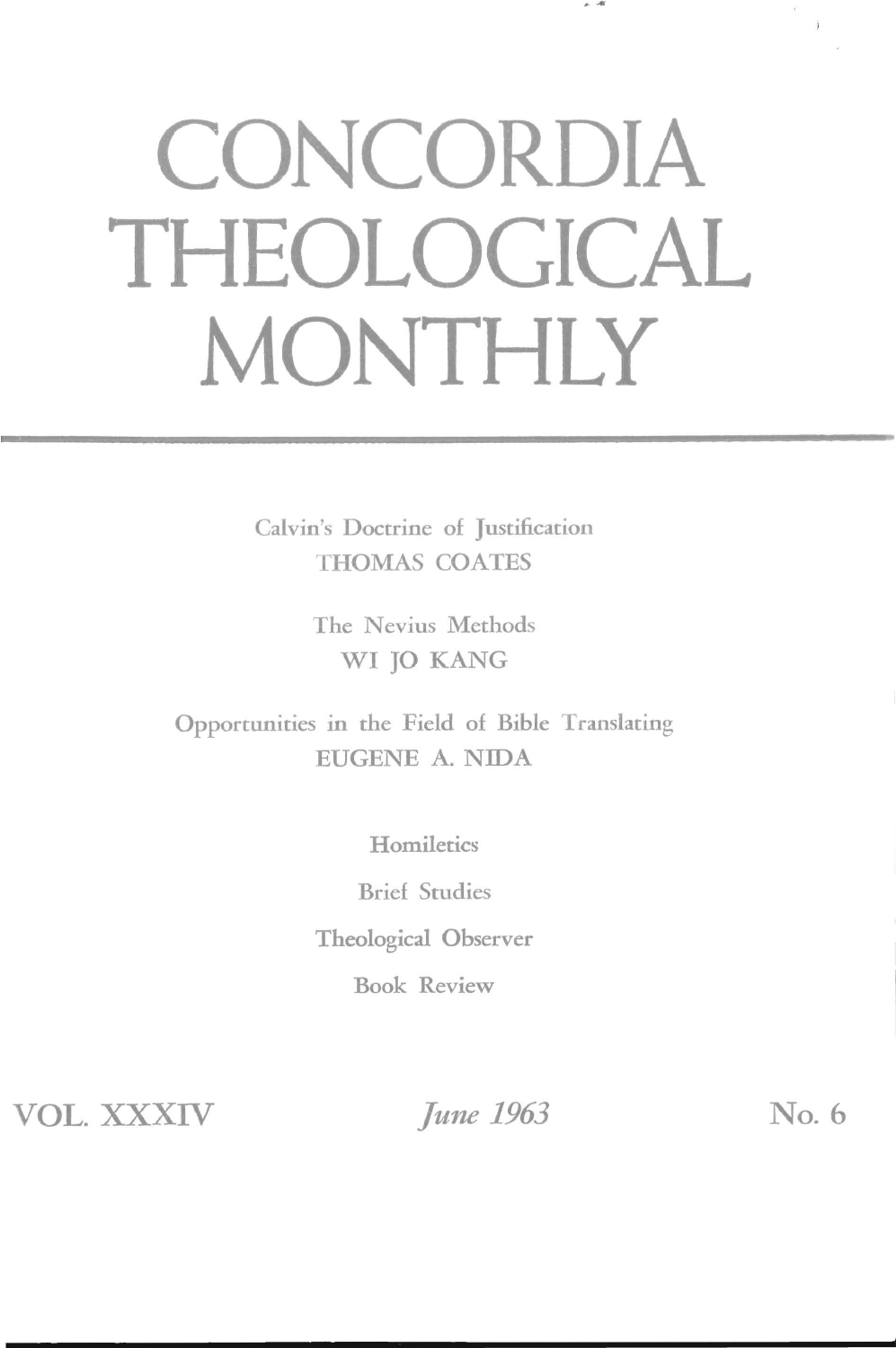## BRIEF ITEMS FROM THE LUTHERAN CHURCH-MISSOURI SYNOD

*St. Louis* - Despite the availability of a record number of graduates and students, more than 400 requests for full-time church workers submitted by congregations and agencies of The Lutheran Church - Missouri Synod will go unfilled.

The Missouri Synod's headquarters here provided this analysis as the church body began processing 1,518 requests in advance of the assignment of personnel April 29. Graduates and undergraduates available for assignment total 1,099.

The available personnel include 186 graduates of the Missouri Synod's two seminaries, 239 ministerial students ready for a year's internship, 456 graduates of two four-year teacher training colleges, 156 undergraduates from three teacher training colleges, 21 graduates of the two-year parish program, 20 graduates of the two-year lay training program and 21 graduates of the four-year deaconess program.

The largest gap between available personnel and requests is in the teaching profession where only 612 men and women are available, while 880 requests have been filed. The 186 ministerial candidates are greeted by 275 applications, and about one third of the 315 requests for ministerial vicars (interns) will go unfilled.

Brightest spot on the supply-and-demand picture is in the male graduate teachers section, with 184 men available for 180 requests. Since priority is given to requests for men with special abilities, some parish positions will not be filled. By contrast there are only 272 female teacher graduates available to fill 572 requests.

A surplus of graduates exists in two categories. Twelve requests have been filed for the 20 men and women graduating from the Lutheran Lay Training Institute in Milwaukee, and there are six applications for the 21 parish worker graduates of St. John College, Winfield, Kans.

All but six of the 275 ministerial candidates are being asked to serve in parishes or in mission fields at home and abroad, and 831 of the 880 teacher applications come from parishes. The remaining teaching positions are in the Synod's colleges or in community Lutheran high schools.

St. Louis - Lutheran Synodical Conference work among Negroes in North America has come to a close.

Marking the end of operations were the sale of the Immanuel Lutheran College property in Greensboro, N. C, to the State of North Carolina for \$239,000 and the purchase of Alabama Lutheran Academy and College in Selma, Ala., by The Lutheran Church - Missouri Synod for \$229,000 from the Synodical Conference.

About two years ago the Missouri Synod's Southern District also assumed responsibility for operation of Negro missions.

The Synodical Conference through its Missionary Board continues administration of mission facilities in Nigeria, West Africa.

The Greensboro campus has trained Negro pastors and teachers for Synodical Conference operations since 1903. Now Negro pastors are trained in integrated schools of the Missouri Synod. The 41-year-old Selma campus will continue to educate teachers and provide preministerial training for the Missouri Synod.

Meanwhile the Nigerian mission has undergone a change with the election of a national president by the Evangelical Lutheran Church of Nigeria. He is the Rev. A. T. U. Ekong, a 46-year-old Nigerian. A 44-year-old Nigerian, the Rev. A. J. U. Essien, was elected first vice-president.